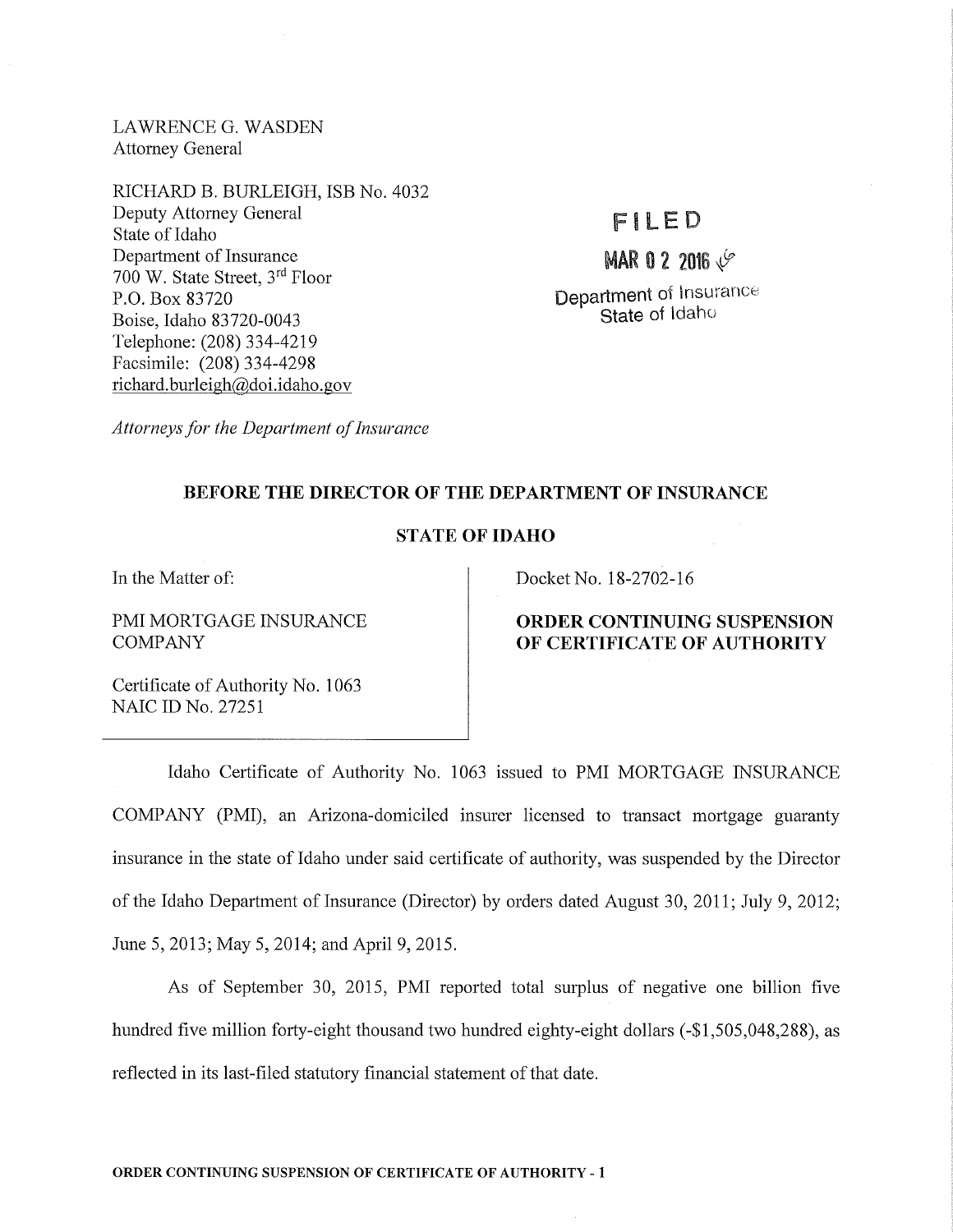On March 14, 2012, PMI was placed into receivership by order of the Superior Court of the State of Arizona, in and for the County of Maricopa, in Case No. CV2011-018944, based on the petition of the Director of the Arizona Department of Insurance.

Idaho Code  $\S$  41-326 provides at subsection (1)(b) that the Director shall refuse to continue or shall suspend or revoke a foreign insurer's Idaho certificate of authority if the insurer "no longer meets the requirements for the authority, on account of deficiency of assets or otherwise." It further provides, at subsection  $(2)$ , that, in cases of insolvency or impairment of required capital or surplus, the Director may take such action without first holding a hearing.

Idaho Code § 41-327(3) provides that the Director may, without advance notice or hearing, "immediately suspend the certificate of authority of any insurer as to which proceedings for receivership, conservatorship, rehabilitation, or other delinquency proceedings, have been commenced in any state by the public insurance supervisory official of such state."

The Director, having reviewed the foregoing and the requirements of Idaho Code §§ 41-313(1 ), 41-326(1 )(b ), and 41-327(3), and good cause appearing therefor,

The Director hereby finds that PMI does not meet the requirements for maintaining surplus set forth at Idaho Code § 41-313(1), and thus does not meet the requirements for holding a certificate of authority in the state of Idaho.

The Director hereby further finds that PMI is subject to delinquency proceedings within the meaning of Idaho Code  $\S$  41-327(3).

NOW, THEREFORE, IT IS HEREBY ORDERED, pursuant to Idaho Code §§ 41-326(1)(b) and 41-327(3), that Certificate of Authority No. 1063 issued to PMI be CONTINUED IN SUSPENSION, effective immediately, for a period of one (1) year from the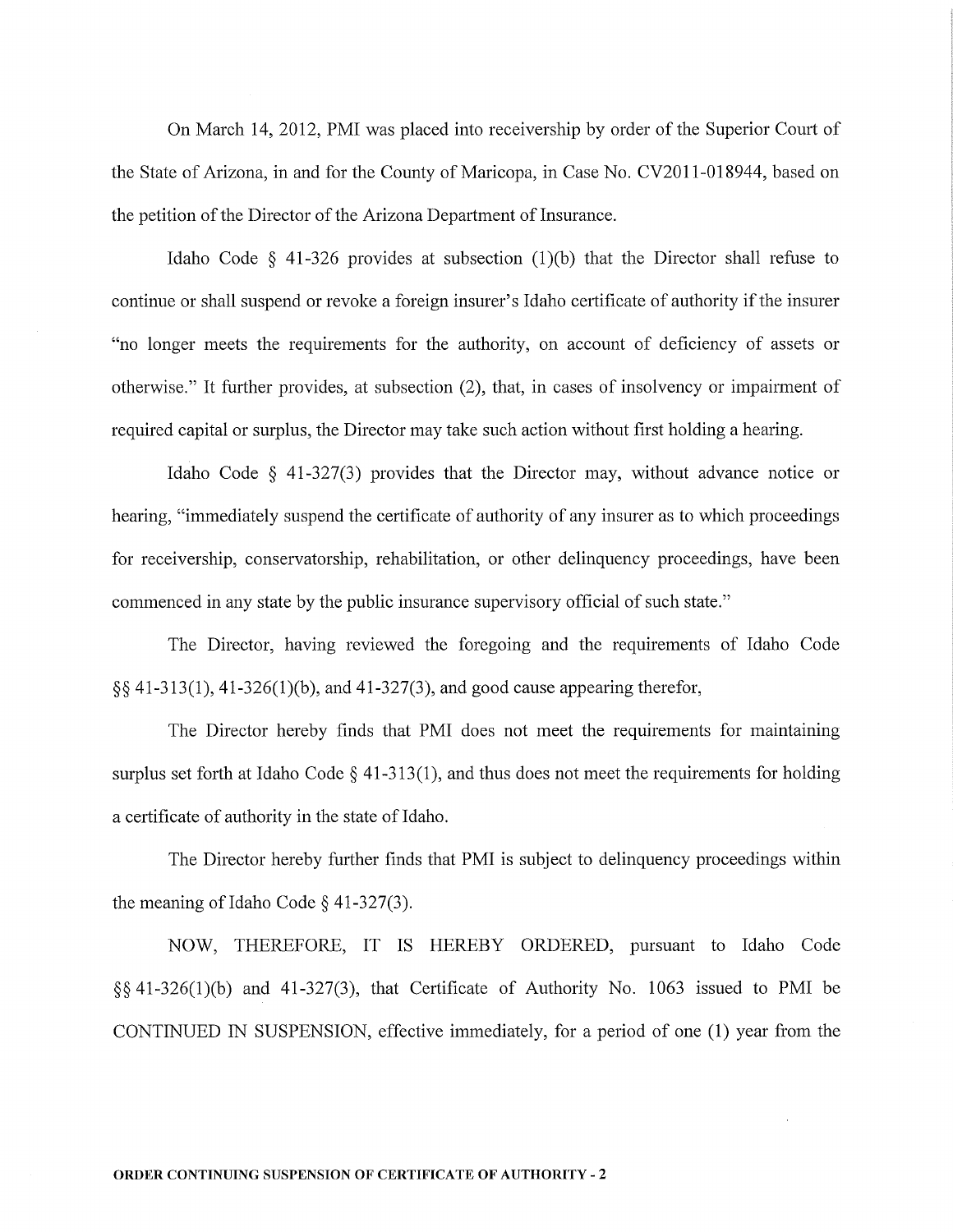date of this order. The Director may terminate the suspension sooner if the cause for said suspension is corrected and PMI is otherwise in compliance with title 41, Idaho Code.

IT IS FURTHER ORDERED that PMI shall comply with the requirements ofldaho Code § 41-329, including § 41-329(2), which states: "During the suspension period the insurer shall not solicit or write any new business in this state, but shall file its annual statement, pay fees, licenses, and taxes as required under this code, and may service its business already in force in this state, as if the certificate of authority had continued in force."

IT IS FURTHER ORDERED, pursuant to Idaho Code § 41-330(1), that, within four (4) days after notice of this suspension is provided, PMI shall notify, by any available means, every person authorized to write business in the state of Idaho by said insurance company, to immediately cease to write any further insurance business for PMI in Idaho, unless PMI has already taken such action pursuant to prior order of the Director.

DATED this  $\geq$  day of March, 2016.

STATE OF IDAHO DEPARTMENT OF INSURANCE

DEAN L. CAMERON

Director

ORDER CONTINUING SUSPENSION OF CERTIFICATE OF AUTHORITY -3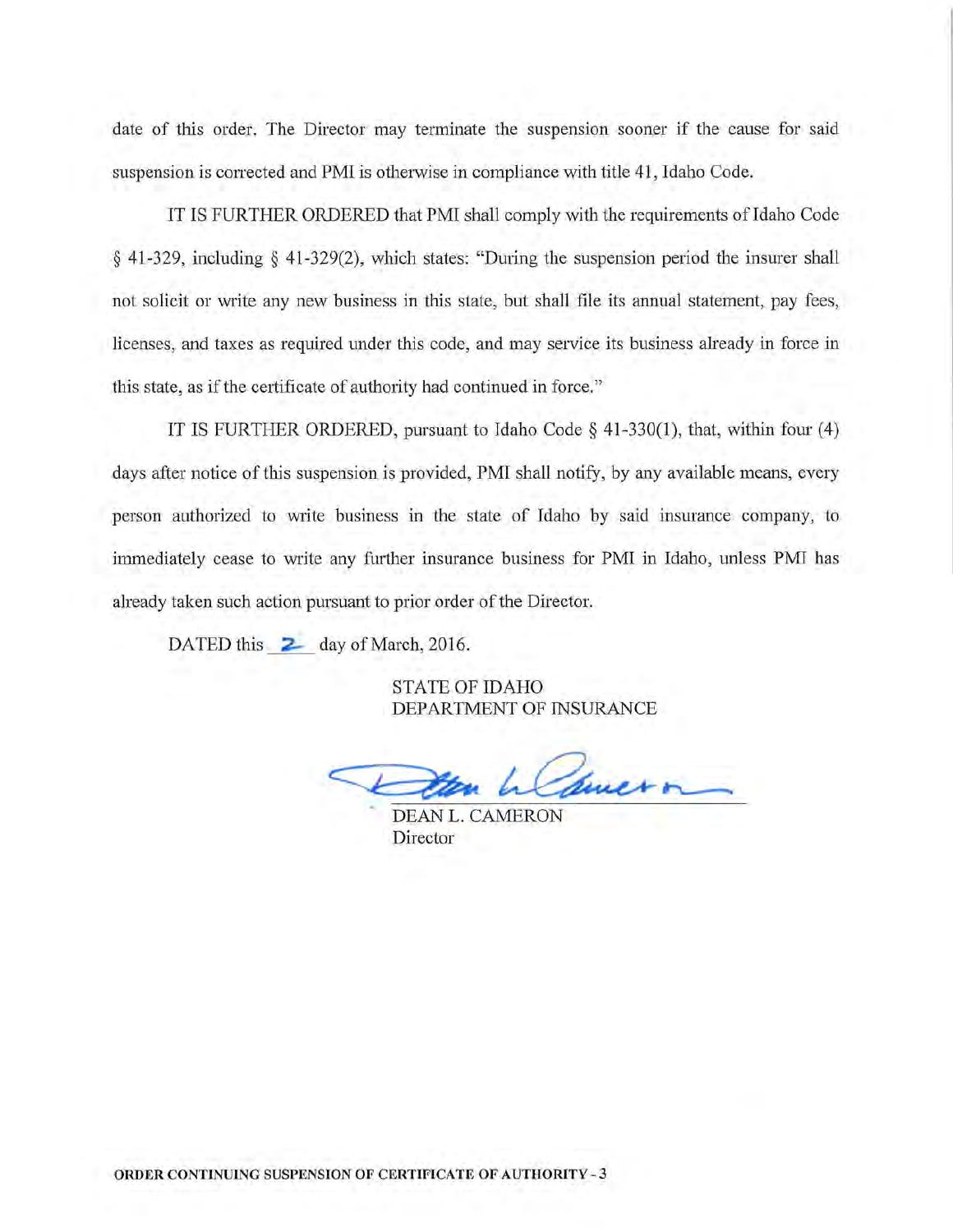#### **NOTIFICATION OF RIGHTS**

This is a final order of the Director. Any party may file a motion for reconsideration of this final order within fourteen (14) days of the service date of this order. The Director will dispose of the petition for reconsideration within twenty-one (21) days of its receipt, or the petition will be considered denied by operation of law. *See,* Idaho Code§ 67-5246(4).

Pursuant to Idaho Code  $\S$ § 67-5270 and 67-5272, any party aggrieved by this final order may appeal it by filing a petition for judicial review in the district court of the county in which: (1) the hearing was held; or  $(2)$  the final agency action was taken; or  $(3)$  the aggrieved party resides or operates its principal place of business in Idaho; or (4) the real property or personal property that was the subject of the agency decision is located. An appeal must be filed within twenty-eight (28) days of: (a) the service date of this final order; or (b) an order denying a petition for reconsideration; or  $(c)$  the failure within twenty-one  $(21)$  days to grant or deny a petition for reconsideration, whichever is later. *See,* Idaho Code § 67-5273. The filing of a petition for judicial review does not itself stay the effectiveness or enforcement of the order under appeal.